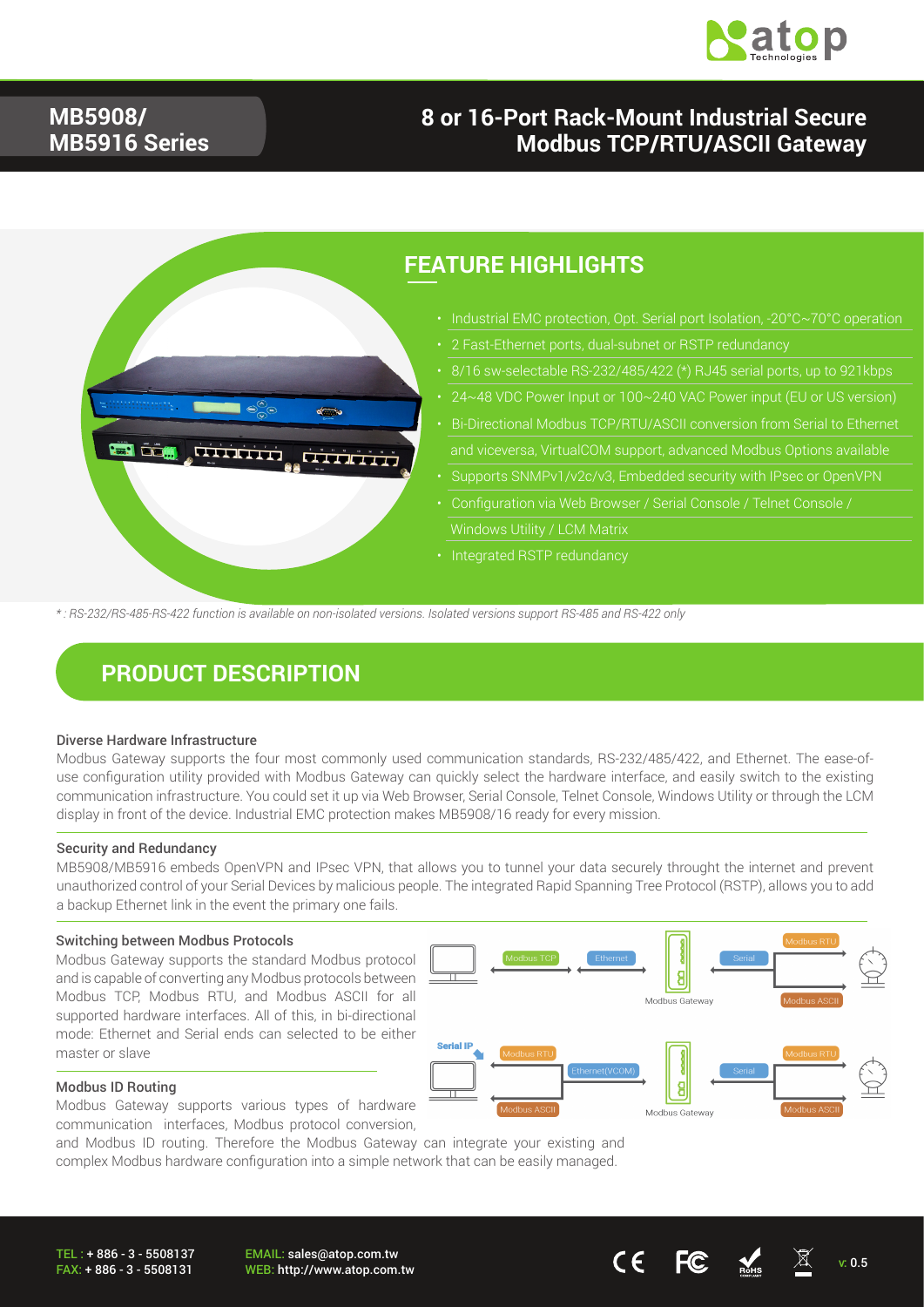

## **SPECIFICATIONS**

| <b>Technical Specifications</b>                                                                 |                                                                                                                                                                                                                       |  |  |
|-------------------------------------------------------------------------------------------------|-----------------------------------------------------------------------------------------------------------------------------------------------------------------------------------------------------------------------|--|--|
| Model Name                                                                                      | MB5908 (8-port) / MB5916 (16-port)                                                                                                                                                                                    |  |  |
| <b>Network interface</b>                                                                        |                                                                                                                                                                                                                       |  |  |
| Speed                                                                                           | IEEE 802.3 10BaseT<br>IEEE 802.3u 100BaseT(X)                                                                                                                                                                         |  |  |
| <b>LAN Mode</b>                                                                                 | Dual Subnets or RSTP Network Redundancy                                                                                                                                                                               |  |  |
| Connector ports                                                                                 | 2x 10/100BASE-T(X) RJ-45                                                                                                                                                                                              |  |  |
| <b>Serial Interface</b>                                                                         |                                                                                                                                                                                                                       |  |  |
| Connector                                                                                       | RJ45 RS-232/422/485 software selectable (-N models) or<br>RJ45 Isolated RS-422/485 software selectable (-SiS models)                                                                                                  |  |  |
| Ports                                                                                           | 8 (MB5908) or 16 (MB5916)                                                                                                                                                                                             |  |  |
| <b>Baud Rate</b>                                                                                | $1,200 \sim 921,600$ bps software selectable                                                                                                                                                                          |  |  |
| Data Bits                                                                                       | 5, 6, 7, 8 software selectable                                                                                                                                                                                        |  |  |
| <b>Stop Bits</b>                                                                                | 1, 2 software selectable                                                                                                                                                                                              |  |  |
| Parity                                                                                          | None, Odd, Even, Space, Mark                                                                                                                                                                                          |  |  |
| Flow Control                                                                                    | None, Xon/Xoff, RTS/CTS (RS-232 only)                                                                                                                                                                                 |  |  |
| Isolation                                                                                       | 2.5 kV (SiS versions only)                                                                                                                                                                                            |  |  |
| <b>Power</b>                                                                                    |                                                                                                                                                                                                                       |  |  |
| Input Voltage<br>Input Current<br>Power Consumption                                             | DC version: 24 - 48VDC; US-EU version: 100~240 VAC (EU or US Plug)<br>DC version: 0.54 A @24VDC; US-EU version: 0.21A@100VAC<br>Approximately 21 W (Max)                                                              |  |  |
| Connector                                                                                       | DC version: 5.08mm 3-pin Lockable Terminal Block<br>EU-US version: IEC 60320-1 C14 AC Power Inlet                                                                                                                     |  |  |
| Power Redundancy                                                                                | No.                                                                                                                                                                                                                   |  |  |
| <b>Reverse Polarity Protection</b>                                                              | Yes (DC version only)                                                                                                                                                                                                 |  |  |
| Relay Output                                                                                    | Yes(1)                                                                                                                                                                                                                |  |  |
| <b>Physical Characteristics</b>                                                                 |                                                                                                                                                                                                                       |  |  |
| Housing<br>Dimension ( $W \times H \times D$ )<br>Weight<br>Installation<br><b>Reset Button</b> | IP30 SPCC housing<br>436 mm x 43.5 mm x 200 mm<br>3,000g (8-port version); 3,200 g (16-port version)<br>19" Rack-Mount (Kit included)<br>Yes                                                                          |  |  |
| <b>Environmental Limits</b>                                                                     |                                                                                                                                                                                                                       |  |  |
| <b>Operating Temperature</b><br>Storage Temperature<br>Ambient Relative Humidity                | $-20^{\circ}$ C~70°C (-4°F~158°F)<br>$-40^{\circ}$ C $\sim$ 85°C (-40°F $\sim$ 185°F)<br>5%~95% (Non-condensing)                                                                                                      |  |  |
| <b>Sofware</b>                                                                                  |                                                                                                                                                                                                                       |  |  |
| Protocols                                                                                       | IPv4, ICMP, TCP, UDP, DHCP Client, SNMPv1, v2c, v3, HTTP, HTTPS, SMP/TLS,<br>Telnet, RFC2217, RSTP, Security through OpenVPN and IPsec (host-to-host or<br>host-to-side) with up to 37.9Mbps VPN throughput, and PPTP |  |  |
| Configuration                                                                                   | Atop Management Utility, Web UI, Telnet, Serial Console, LCM Display                                                                                                                                                  |  |  |

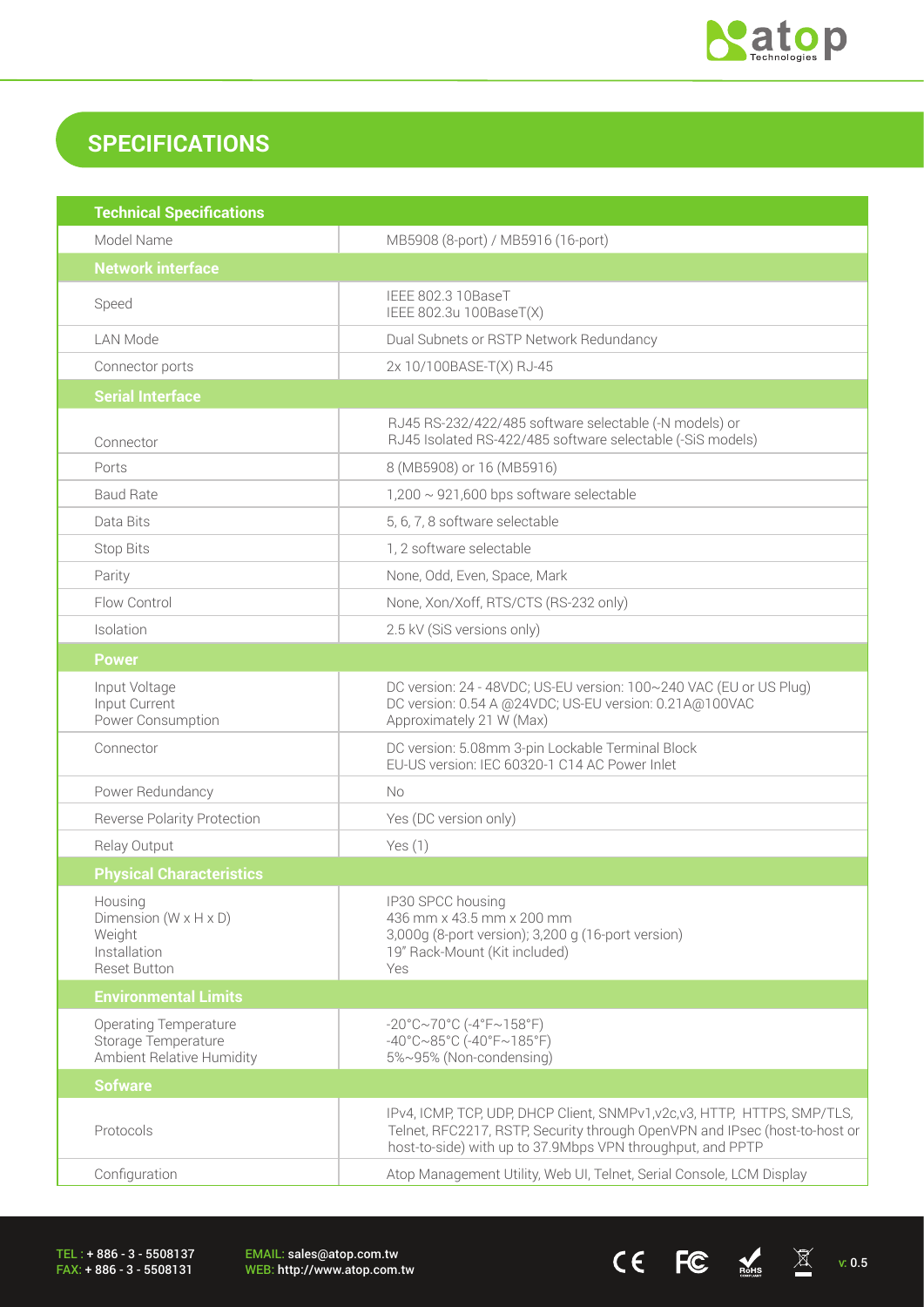

| VirtualCOM                       | Windows/Linux redirection software                                                      |  |
|----------------------------------|-----------------------------------------------------------------------------------------|--|
| <b>Modbus Features</b>           |                                                                                         |  |
| Supported Modes                  | Ethernet: Modbus TCP Server/Client(or VCOM);<br>Serial: Modbus RTU/ASCII (master/slave) |  |
| Maximum number of clients/slaves | Modbus TCP: Maximum 16 clients;<br>Maximum 32 slave connections                         |  |

# **DIMENSIONS & LAYOUT**



## **REGULATORY APPROVALS**

| <b>Regulatory Approvals</b> |                                                                                            |                                                                                               |                                                                                                               |                       |
|-----------------------------|--------------------------------------------------------------------------------------------|-----------------------------------------------------------------------------------------------|---------------------------------------------------------------------------------------------------------------|-----------------------|
| Safety                      | EN60950-1:2006/IEC60950-1 LVD                                                              |                                                                                               |                                                                                                               |                       |
| <b>EMC</b>                  | FCC Part 15, Subpart B, Class B<br>EN 55022, Class B, EN 61000-3-2, EN 61000-3-3, EN 55024 |                                                                                               |                                                                                                               |                       |
| <b>Test</b>                 | <b>Item</b>                                                                                |                                                                                               | <b>Value</b>                                                                                                  | <b>Level</b>          |
| IEC 61000-4-2               | <b>ESD</b>                                                                                 | Contact Discharge<br>Air Discharge                                                            | ±8kV<br>±15kV                                                                                                 | $\overline{4}$<br>4   |
| IEC 61000-4-3               | <b>RS</b>                                                                                  | Radiated (enclosure)                                                                          | $10$ V/m                                                                                                      | 3                     |
| IEC 61000-4-4               | <b>EFT</b>                                                                                 | <b>AC Power Port</b><br>DC Power Port<br>Signal Port                                          | $±4.0$ KV<br>$±4.0$ KV<br>$±2.0$ KV                                                                           | 4<br>4<br>3           |
| IEC 61000-4-5               | Surge                                                                                      | <b>AC Power Port</b><br><b>AC Power Port</b><br>DC Power Port<br>DC Power Port<br>Signal Port | Line-to Line±2.0KV<br>Line-to Earth±4.0KV<br>Line-to Line±1.0KV<br>Line-to Earth±2.0KV<br>Line-to Earth±2.0KV | 4<br>4<br>3<br>3<br>4 |
| IEC 61000-4-6               | CS                                                                                         | <b>AC Power Port</b><br>DC Power Port<br>Signal Port                                          | $10V$ rms<br>$10V$ rms<br>10 V rms                                                                            | 3<br>3<br>3           |

TEL : + 886 - 3 - 5508137 FAX: + 886 - 3 - 5508131

EMAIL: sales@atop.com.tw